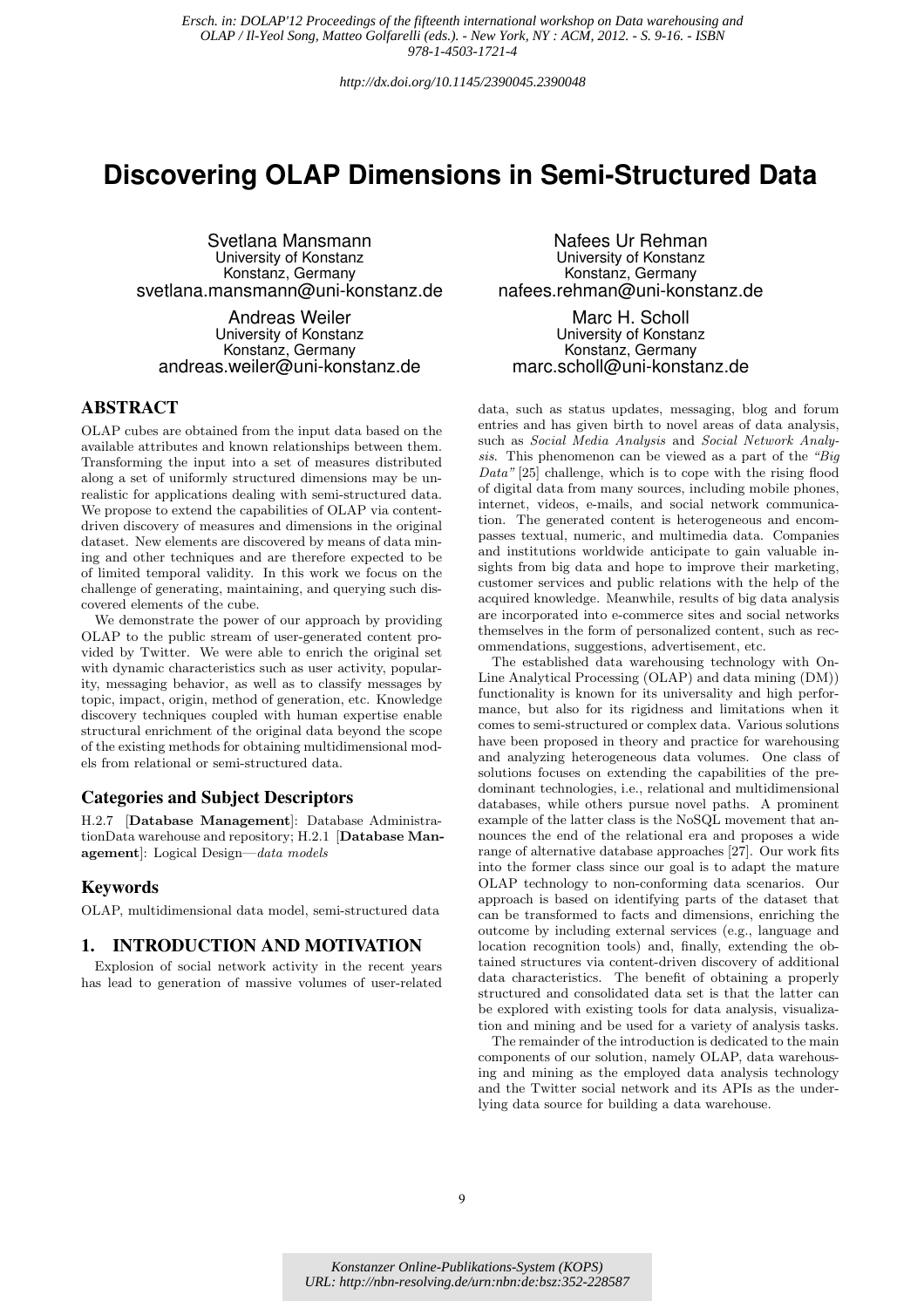# 1.1 Coupling OLAP and DM

The necessity to integrate OLAP and DM was postulated in the late 90-es [8]. Meanwhile, a powerful data mining toolkit is offered as an integrated component of any mature data warehouse system, such as Microsoft SQL Server, IBM DB2 Data Warehouse Edition, Oracle, and others. DM tools require the input data to be consolidated, consistent and clean. OLAP cubes – where the extracted data undergoes exactly this kind of transformation – appear to be perfect candidates for feeding the DM algorithms. Mining data cubes for dynamic classifications is a popular technique in OLAP applications dealing with customer trending, risk or popularity assessment, etc. However, traditional DM applications return such classifications as the outcome of the analysis, whereas our approach is to feed this outcome back to the data warehouse as elements of the data model in their own right. Introduction of discovered classifications to dimensional hierarchies raises a number of research challenges, such as their maintenance, evolution, temporal validity and aggregation constraints. These issues will be handled later on in this work.

#### 1.2 Tweet Analysis as Motivating Example

Twitter is an outstanding phenomenon in the landscape of social networking. Initially introduced in 2006 as a simple platform for exchanging short messages on the Internet, Twitter rapidly gained worldwide popularity and has evolved into an extremely influential channel of broadcasting news and the means of real-time information exchange. It has revolutionized the culture of interacting and exchanging information on the Internet and impacted various areas of human activity, such as organization and execution of political actions, crime prevention, disaster management, emergency services, etc. Apart from its attractiveness as a means of communication – with over 140 million active users generating over 340 millions tweets daily as of 2012 [29] – Twitter has also succeeded in drawing the attention of political, commercial, research and other establishments by making its data stream available to the public. Twitter provides the developer community with a set of  $APIs<sup>1</sup>$  for retrieving the data about its users and their communication, including the *Streaming API* for data-intensive applications, the *Search API* for querying and filtering the messaging content, and the *REST API* for accessing the core primitives of the Twitter platform.

To understand what type of knowledge can be discovered from this data, it is important to investigate the underlying data model. In a nutshell, it encompasses users, their messages (*tweets*), and the relationships between and within those two classes. Users can be friends or followers of other users, be referenced (i.e., tagged) in tweets, be authors of tweets or retweet other users' messages. The third component is the timeline, which describes the evolution, or the ordering, of user and tweet objects. Using the terminology of the Twitter Developer Documentation [15], the data model consists of the following three object classes:

- 1. Status Objects (tweets) consist of the text, the author and their metadata.
- 2. User Objects capture various user characteristics (nickname, avatar, etc.).

3. Timelines provide an accumulated view on the user's activity, such as the tweets authored by or mentioning (tagging) a particular user, status updates, follower and friendship relationships, re-tweets, etc.

Even though the above model is not tailored towards OLAP, the offered data perspective is rather suitable for multidimensional aggregation. Essentially, Twitter accumulates various user and message related data over time. With a reasonable effort, this data stream can be transformed into a set of OLAP cubes with a fully automated ETL routine. What makes Twitter a particularly interesting motivating example for introducing the DM feedback loop is the fact that the structure of the original stream explicitly contains a rather small number of attributes usable as measures and dimensions of a cube, whereas a wealth of additional parameters, categories and hierarchies can be obtained using data enrichment methods of arbitrary complexity, from simple computations to complex techniques of knowledge discovery. Many of the characteristics (e.g., status, activity, interests, popularity, etc.) are dynamic and, therefore, cannot be captured as OLAP dimensions by definition. However, from the analyst's perspective, such characteristics may represent valuable dimensions of analysis.

The dataset delivered by the Twitter Streaming API is semi-structured using the JSON (JavaScript Object Notation) as its output format. Each tweet is streamed as a JSON object containing 67 data fields with high degree of heterogeneity. A tweet record encompasses the tweeted message itself along with detailed metadata on the user's profile and geographic location. A straightforward mapping of this set of attributes to a multidimensional perspective results in the identification of cubes Tweet and TweetCounters for storing the contents and the metadata of the messages and for storing the statistical measurements provided with each record, respectively.

### 1.3 Related Work

The work related to our contribution can be subdivided into three major sections: 1) integrating data warehousing and mining, 2) OLAP for complex data, and 3) social network data analysis.

A pioneering work on integrating OLAP with DM was carried out by Han [8] who proposed a theoretical framework for defining OLAP mining functions. His *mining then cubing* function enables application of OLAP operators on the mining results. An example of implementing such function can be found in the Microsoft SQL Server and is denoted *data mining dimensions* [18]. These dimensions contain classifications obtained via clustering or other algorithms on the original facts and can be materialized and used (with some limitations) just like ordinary OLAP dimensions. Usman et al. [30] review the research literature on coupling OLAP and DM and propose a conceptual model for combining enhanced OLAP with data mining systems. The urge to enhance the analysis by integrating OLAP and DM was expressed in multiple publications in the past. Significant works in this area include [9], [31], [5], and [4]. The concept of Online Analytical Mining (OLAM) as the integration of OLAP and DM was introduced by Han et al. [9].

Extending the limitations of the multidimensional data model is another actively researched subject in theory and practice. A decade ago Pedersen et al. [22] formulated 11 requirements of comprehensive data analysis, evaluated 14

<sup>1</sup> https://dev.twitter.com/start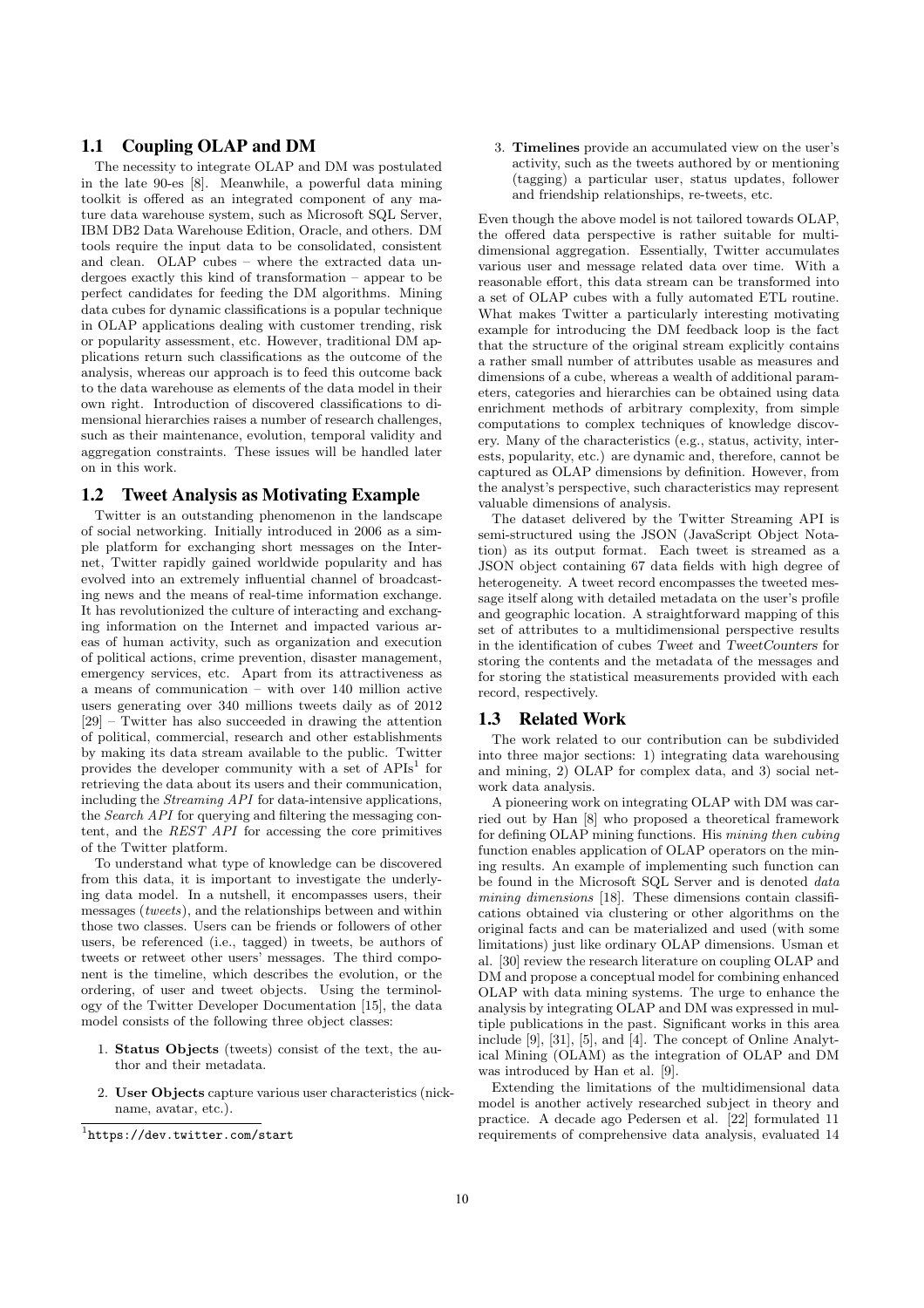state-of-the-art data models for data warehousing against those requirements, and proposed an extended model for capturing and querying complex multidimensional data. A similar attempt to classify and evaluate existing multidimensional models is presented in [1]. However, the authors defined two orthogonal sets of classification criteria, namely, according to the kind of constructs/concepts they provide and according to the design phase at which they are employed. Another assessment of conceptual models is provided in [17], in which 6 prominent multidimensional models are evaluated against an exhaustive set of requirements regarding facts, dimensions, measures, operators etc. A survey of research achievements on providing OLAP to complex data can be found in [19].

A spectacular area of providing OLAP is that of the social media analysis. Rapid expansion and extreme popularity of social networking have confronted the underlying backend architectures with unprecedented volumes of usergenerated content. Thusoo et al. from the Facebook developer team describe the challenges of implementing a DW for data-intensive Facebook applications and present a number of contributed open source technologies for warehousing petabytes of data in [28]. Twitter is another leading social network with acute demand for a data warehouse solution. The first quantitative study on Twitter was published in 2010 by Kwak et al. [16] who investigated Twitter's topological characteristics and its power as a new medium of information sharing. The authors obtained the data for their study by crawling the entire Twitter site as no API was available at that time. Twitter API framework launched in 2009 inspired thousands of application development projects including a number of research initiatives. Industrial applications are mostly marketing oriented, while other Twitter analysis works focus on improving the search and navigation in a huge flow of messages as well as on discovering valuable information about the contents and the users. We are more interested in the latter types of works as we pursue a multi-purpose analysis approach.

In 2007 Java et al. [12] presented their observations of the microblogging phenomena by studying the topological and geographical properties of Twitter's social network. They came up with a few categories for Twitter usage, such as daily chatter, information and URL sharing or news reporting. Mathioudakis and Koudas [20] proposed a tool called Twitter Monitor for detecting trends from Twitter streams in real-time by identifying emerging topics and bursty keywords. Recommendation systems for Twitter messages are presented by Chen et al. [3] and Phelan et al. [23]. Chen et al. studied content recommendation on Twitter to better direct user attention. Phelan et al. also considered RSS feeds as another source for information extraction to discover Twitter messages best matching the user's needs. Michelson and Macskassy [21] discover main topics of interest of Twitter users from the entities mentioned in their tweets. Hecht et al. [10] analyze unstructured information in the user profile's location field for location-based user categorization.

Recent explosion of Twitter-related research confirms the recognized potential for knowledge discovery from its data. In this work we exploit the advantages of the established OLAP technology coupled with DM to enable aggregationcentric analysis of the meta-data about the Twitter users and their messaging activity.

# 2. ACQUIRING FACTS AND DIMENSIONS

To explicify the challenges of transforming semi-structured data into multidimensional cubes, let us recall the relevant concepts of the data warehouse design. Data in a data warehouse is structured according to the aggregation-centric multidimensional data model that uses numeric measures as its analysis objects [2]. A *fact* entry represents the finest level of detail and normally corresponds to a single transaction or event occurrence. A fact consists of one or multiple measures, such as performance indicators, along with their descriptive properties referred to as *dimensions*. Values in a dimension can be structured into a *hierarchy* of granularity levels to enable drill-down and roll-up operations. Natural representation of a set of facts with their associated dimensions and classification hierarchies is a *multidimensional data cube*. Dimensions in a cube represent orthogonal characteristics of its measure(s). Each dimension is an axis in a multidimensional space with its *member* values as coordinates. Finally, each cell contains a value of the measure defined by the respective coordinates.

The terms *fact* and *measure* are often used as synonyms in the DW context. In our work, it appears crucial to distinguish between those terms to account for facts without measures. According to Kimball [13], a fact is given by a many-to-many relationship between a set of attributes. Some scenarios require storing many-to-many mappings in which no attribute qualifies as a measure. Typical cases are event records, where an event is given by a combination of simultaneously occurring dimensional characteristics. Kimball proposed to refer to such scenarios as *factless fact tables*[13]. Mansmann [19] suggests to use a more implementation-independent and less controversial term *nonmeasurable fact type*.

Another relevant term is that of *Slowly Changing Dimensions* (SCD) introduced by Kimball [13] and formally summarized in [26]. Classically, dimensions in a data cube correspond to non-volatile characteristics of the data. In reality, however, the instance or even the structure of a dimension may be subject to changes. The problem of SCD is well elaborated in the literature, with various strategies proposed for maintaining either the up-to-date or the historical view, or even the entire history of the evolution. Most strategies employ some kind of multi-versioning to preserve various states of the aggregates. Saddat et al. [26] describe a methodology for multi-version querying in the presence of SCD.

#### 2.1 Data Transformation

Mapping semi-structured data to multidimensional cubes is generally a challenging task since the original format admits heterogeneity while the target one enforces a rigid structure. In case of the Twitter stream, the degree of heterogeneity is rather low and affects only a few data fields. We investigated the structure of the streamed data by converting JSON objects into an XML and buffering the output into a native XML database BaseX [11] developed within our working group. The following XML snippet gives an example of a converted tweet object:

```
<tweet>
  <text>
```

```
Earthquake with the.scale of 8.9 magnitude
#PrayForIndonesia #PrayForSumatera
```

```
</text>
```

```
<date>Wed Apr 11 08:57:02 +0000 2012</date>
```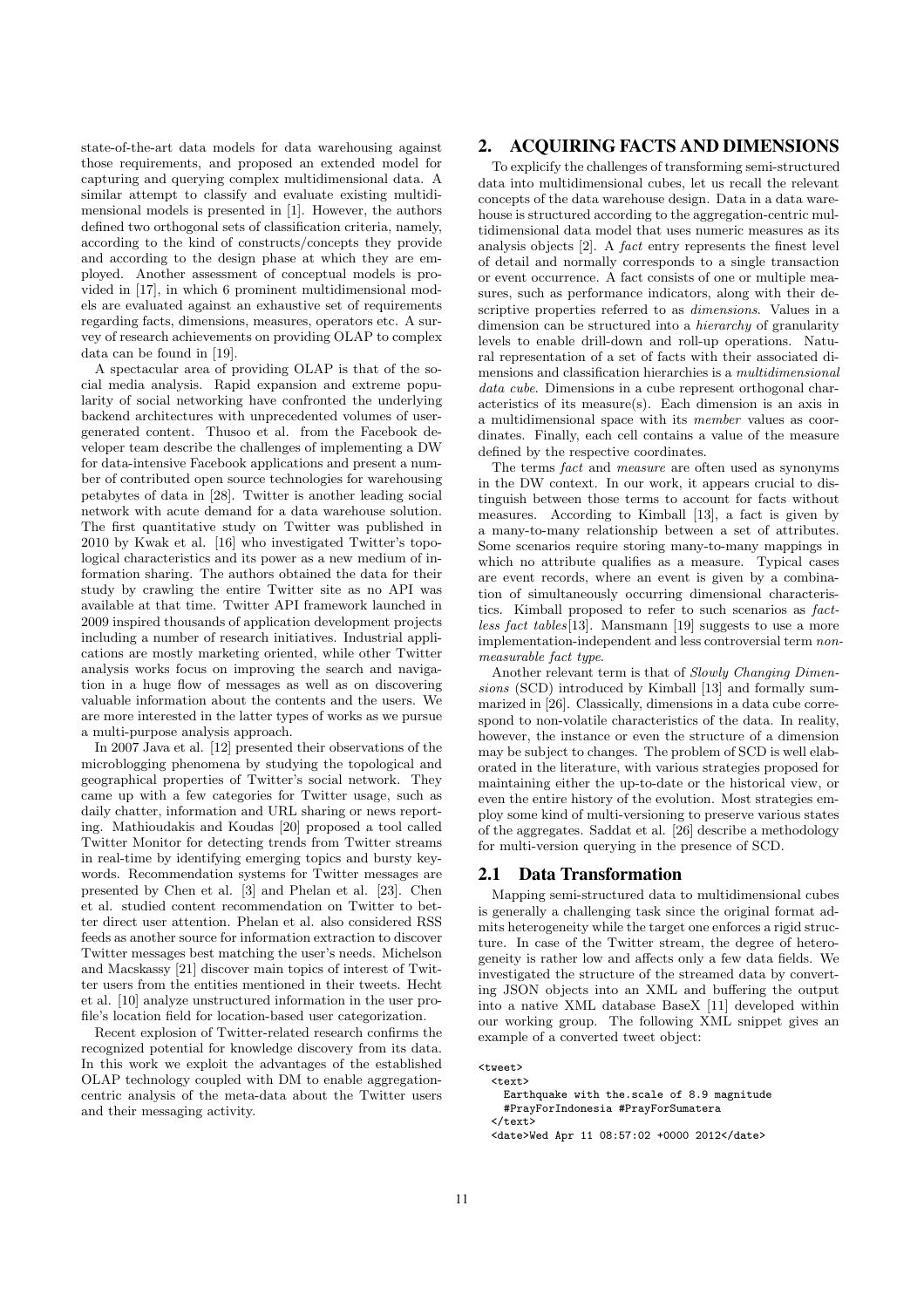```
<source>web</source>
  <retweeted>false</retweeted>
  (user)<name>Miley ***</name>
    <date>Tue Jun 22 08:33:12 +0000 2010</date>
    <statuses count>13101</statuses count>
    <followers_count>1019</followers_count>
  \langle/user>
</tweet>
```
We use the highly efficient BaseX storage [7] as a staging area where the data undergoes further transformations to prepare its loading into the DW. The entire transformation process consists of obtaining the relational view from the XML schema and mapping the latter to the multidimensional model.

The intermediate step of obtaining a relational model of the data is helpful in identifying classes of objects, their attributes and relationships, appropriate value domains of the attributes, cardinalities of the relationships, and integrity constraints. Figure 1 shows the resulting relational representation in the UML notation.

The subsequent step of obtaining a multidimensional perspective of the same data is performed in a semi-automated fashion. The manual part is concerned with semantic interpretation of the data and specifying the facts and the measures of interest as well as desired dimensions of the analysis. The automated part is a cardinality-based definition of facts and dimensions as described in [19]. The data model of Twitter contains only a small set of numeric attributes, which can be treated as measures. These attributes encompass the counters in the user profile and the tweet record. Other attributes are of descriptive nature and, therefore, should be mapped to dimensions or dimension hierarchies. Our approach is to treat a tweet event as a fact of the finest grain, with time, location, and user characteristics as its dimensions. All other characteristics are included into the respective dimensions or extracted into other facts.

A dimension is a one-to-many characteristic of a fact and can be of arbitrary complexity, from a single data field to a large collection of related attributes, from uniform granularity to a hierarchical structure with multiple alternative and parallel hierarchies. At the stage of the conceptual modeling, a dimension is structured as a graph of hierarchy levels as nodes and the "rolls-up-to" relationships between them as edges. We adopt the graphical notation of the extended Dimensional Fact Model (x-DFM) [19], which makes provisions for various kinds of behaviors in OLAP dimensions which is an extension of the Dimensional Fact Model (DFM) of Golfarelli et al. [6]. The x-DFM provides some advanced constructs, such as derived measures and categories. degenerated dimensions and fuzzy hierarchies, relevant for our model. Figure 2 shows a fragment of modeling a cube for storing various cumulative measures of the user activity in the x-DFM. The structure of the cube is a graph centered at the fact type node (TweetCount), which includes all measures (#friends, #followers, #status, #favorited and  $\#$ listed) and a degenerated (i.e., consisting of a single data field) dimension (FactID). Dimensions are modeled as outgoing aggregation paths. All paths of a dimension converge in an abstract  $\top$  node, which corresponds to the aggregated value all. A level node in a dimension consists of at least one key attribute, but may include further attributes represented as underlined terminal nodes.

#### **Discovering new elements**  $2.2$

So far, we only considered the explicitly available characteristics of the original set for constructing the cube. Once those characteristics have been mapped, the resulting model can be refined and enriched by adding new elements of type measure, category, dimension or even an entire cube. We were able refine the original dataset and its multidimensional view by applying the following techniques:

- 1. Use of additional data sources and APIs. Inclusion of external sources provides an opportunity to add new dimensional characteristics to a datacube. Here are some prominent examples applicable to the Twitter data. A useful property of the tweet's language can be added by using a language detection API, such as the one offered by Google or JSON. Another important property to detect is whether a tweet is spam or has malicious content. This can be done by employing the APIs of Askimed and Defensio or another similar service. We are currently working on integrating the above language and spam detection features to enable comprehensive text analysis of user-generated content. Twitter's own Search API can be used to retrieve daily trending topics and enrich tweet records with topic assignment. Currently we are working on enabling event and entity detection as well as adding sentiment information to the message's content.
- 2. Derivation from existing characteristics. Dimensions of a datacube are expected to be orthogonal, i.e., unrelated to one another. In practice, however, it may be beneficial to derive new characteristics from the existing ones and materialize their instances to be able to aggregate along them in OLAP queries. For example, one could add a new tweet dimension media type with values "plain text", "image", "video", etc. based on the embedded multimedia content in the tweet message.
- 3. Use of knowledge discovery techniques. DM algorithms are helpful for discovering less obvious or hidden relationships in the dataset. Identified clusters or associations can be used as grouping criteria just like statically defined dimension categories.

Note that each of the added characteristics can serve as an input for discovering new characteristics, alone of in combination with other properties. For instance, identifying the language of the content and generating a machine translation of the text into a common default language by using the Google API opens up an opportunity to create a multilingual hierarchy of topics, keywords, hashtags, etc. and thus enable a cross-lingual aggregation.

In the next section we concentrate on the process of defining and maintaining discovered elements as well as their usage in OLAP queries.



Figure 2: Tweet fact in the x-DFM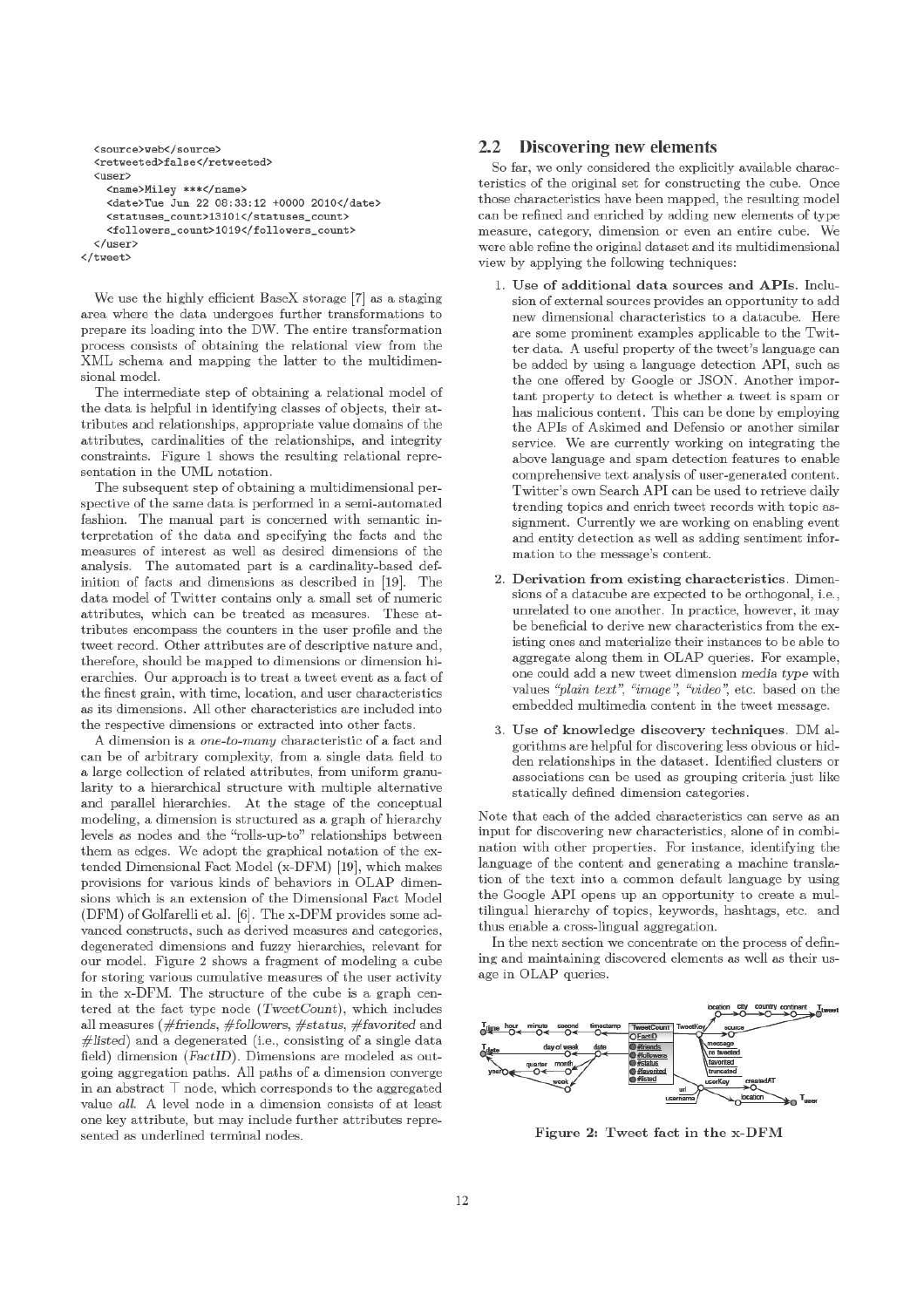

Figure 1: Relational view of the Twitter stream as a UML Class Diagram

#### **MODELING DISCOVERED ELEMENTS**  $3.$

In general, a datacube can be extended by adding new elements of type measure or dimension category. A measure is a simple atomic field of a fact entry. Therefore, computing a new field of this type does not require additional adjustments to the overall cube structure. However, adding a new dimension or a hierarchy level to an existing dimension imposes a number of challenges with respect to modeling, implementing, querying, and maintaining such added element. We demonstrate the differences in handling static. derived, and discovered dimension categories at the example of the user dimension in TweetCount cube depicted in Figure 2, with its bottom-level category userKey with parallel roll-ups by creation date and by location.

We introduce an additional derived hierarchy ranking  $\rightarrow$ ranking group  $\rightarrow$  popularity based on the user's ranking in terms of the number of that user's followers and friends. There exist different methods of computing the ranking of the Twitter user, but most of them agree on the prevailing role of the number of followers. We adopt a simple formula

### ranking =  $0.8 * #$  followers +  $0.2 * #$  friends

where #friends and #followers are the user's most recent measures from the cube TweetCount. With the proposed computation, the ranking values may vary from 0 to about 25 Mln. Therefore, it appears feasible to introduce additional levels of grain for this property. We adopt a percentage based roll-up into ranking group with 100 instances, one for each per cent of the total number of users. The last hi-



Figure 3: User rating dimension

erarchy level is *popularity* with just five instances, such as superstar, celebrity, popular, regular, and unpopular, with percentage based assignment (e.g., the bottom 20% are considered unpopular, the top 5% are superstar, etc.). Figure 3 shows the schema of the proposed dimension (left) as well as a fragment of its hierarchy instance (right). Obviously, the instance of such a computed hierarchy reflects the state of the data valid at the moment of its computation. The validity of this assignment becomes obsolete once the underlying fields  $\#$ friends and  $\#$ followers get modified.

Another example of an interesting dynamic classification in the user dimension is a taxonomy of user intentions introduced in  $[12]$ . The instances of user intension comprise  $Daily$ Chatter, Conversations, Sharing Information, and Reporting News. Assignment of a user to one of the instances in this classification is based on the analysis of multiple criteria including the frequency of twitting, writing direct responses to other users, linking to other sources, focusing on specific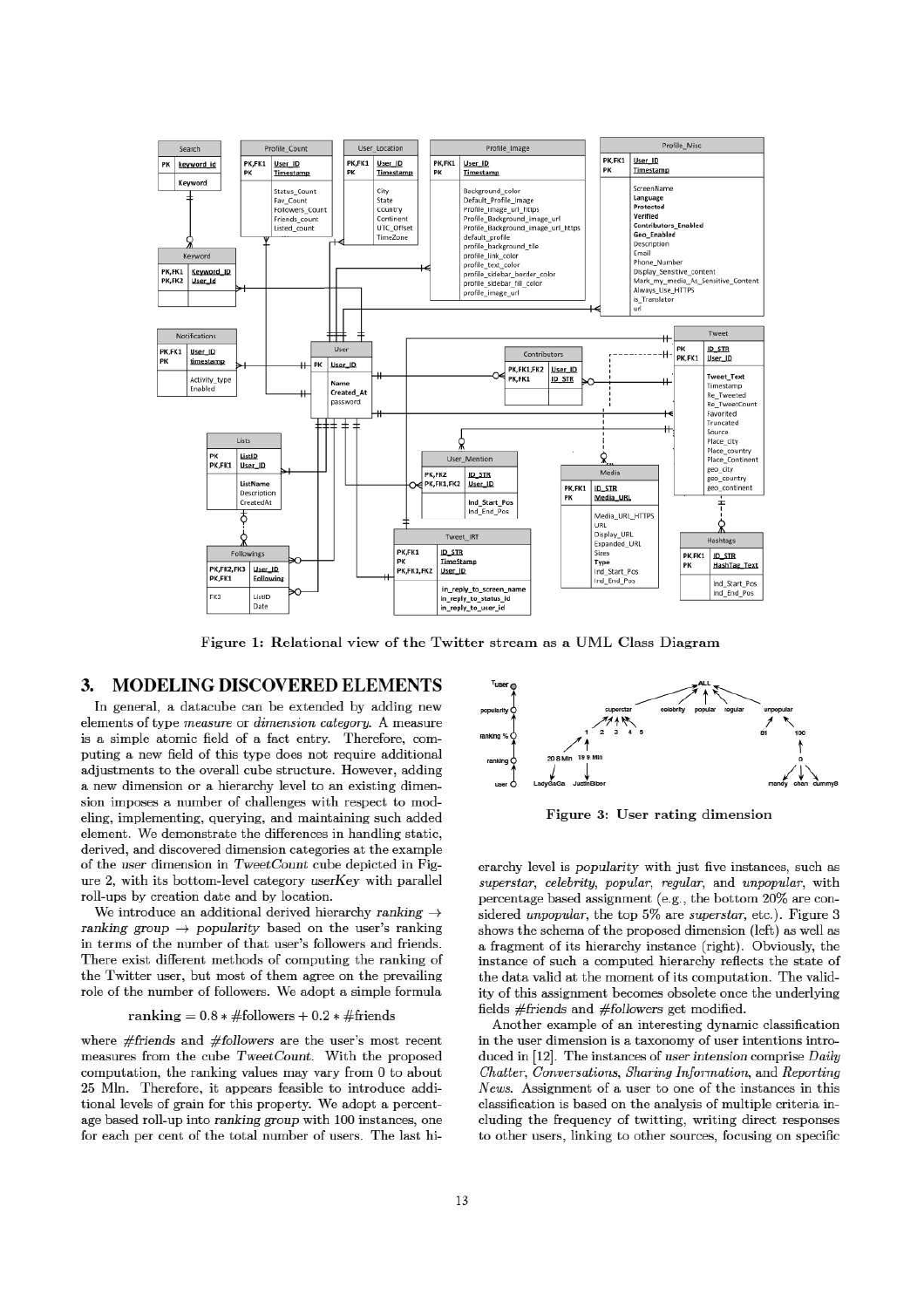

Figure 4: Adding ranking to the user dimension

topics, etc. Since many of the users may display multiple intension patterns and the intension of a user can evolve over time, the primary current intension can be determined with the help of data mining methods, such as clustering.

Both classifications, i.e., ranking and user intension, introduced here have a common property distinguishing them from standard OLAP dimensions, namely, their sensitivity to the evolution of the underlying dataset. In the extreme case of requiring full consistency with the current state, that would mean the necessity to update the dynamic elements after each insertion of new fact entries to the cube. That leads us to a more general problem of coping with changes in dimensions to be discussed in the next chapter.

Back to the task of the conceptual modeling of dynamic elements, obviously, the formal and the graphical notation of the multidimensional data model have to be extended to support such elements. The extended Dimensional Fact Model (x-DFM) [19] provides graphical elements for specifying derived categories. We adjust this notation to specify how a dynamic element is computed. Figure 4 shows the results of adding the user ranking hierarchy to the original cube. The derived category ranking is added as a parent level of userKey and is linked to the elements it is computed from by dotted lines. Since the ranking is computed from the most recent number of followers and friends, the linked input fields are the measures  $\#$ followers and  $\#$ friends as well as the timestamp category of the time dimension. The label "f" attached to the roll-up edge specifies that the category is computed based on a formula. Roll-up from ranking to ranking % and popularity is a rule-based one (label "R") and does not involve any extra input fields. In a similar fashion, rollup edge notation can be extended to specify characteristics extracted with the help of external services, APIs, etc.

Whenever DM algorithms are used for creating a discovered category, such as the user intension in our example, the available derivation notation may be insufficient. In [24] we presented an approach to modeling mined dimensions based on symmetric treatment of measures and dimensions for obtaining a homogeneous graph of all data fields and hierarchical relationships between them.

#### 4. **MAINTAINING DYNAMIC ELEMENTS**

Discovered elements of type dimension category may be of a static nature (e.g., language, sentiment, topic) or evolve over time along with the evolution of the dataset. The former type can be treated just as a full-fledged dimension category since it does not impose any additional constraints on maintaining the data. The latter type, however, behaves similarly to a *changing dimension*  $-$  a term introduced by Kimball in [14]. Kimball distinguishes between slowly and rapidly changing dimensions and identifies various patterns of change occurrence. Several strategies of handling changes in OLAP dimensions have been proposed in the literature and implemented in leading data warehouse systems. Even though none of the previously identified evolution patterns and implementation alternatives deals with the dynamics of discovered categories proposed in this work, we wish to investigate to which extend the former can be adopted for such scenarios

Let us recall various types of responding to change according to Kimball and apply them to our examples.

Type 0 response is a passive approach in which no action is taken to reflect the changes in the dimension. A single instance of the dimension exists, in which all attributes preserve their original values. This option of preserving only the historical view may appear satisfactory for some scenarios, but inadmissible in the general case. With dynamic categories, it is obviously necessary to keep the track of the changes in such categories for an up-to-date assignment.

Type 1 response to SCD is to simply overwrite old values with new ones. With this option, a single instance of the dimension is being maintained, in which all values correspond to the most recent assignment. Applying this option to storing the user's rating and intension values for Twitter analysis would mean inevitable loss of all previously computed values of these characteristics. Consequently, there will be no possibility to analyze the evolution of those characteristics or to perform historically correct aggregation. Figure 5 illustrates the effects of storing the user rating according to Type 1.

| FactiD  | time     | date           | tweetkey   | userkey         | #friends |           | <b>ffollowers</b>   | <b>#atstus</b> | #favorited | #listed |  |
|---------|----------|----------------|------------|-----------------|----------|-----------|---------------------|----------------|------------|---------|--|
| 198778  | 22 53 19 | 2012 01 30     | 43611234   | 1308331         |          | 15<br>143 |                     | 29             | 2          | 0       |  |
| 203980  | 09 12 38 | 2012 02 02     | 72693115   | 1308331         | 24       |           | 208                 | 130            | 14         |         |  |
|         |          |                |            | <b>USER-DIM</b> |          |           |                     |                |            |         |  |
| userkey | url      | nama           | createdAt  |                 | location |           | ranking%<br>ranking |                | popularity |         |  |
| 1308331 |          | <b>WD-QUIU</b> | 2010-06-21 | London, GB      |          | 1174      | -83                 |                | unpopular- |         |  |
| 1308331 |          | wp guru        | 2010 06 21 | London, GB      |          | 1712      | 79                  |                | regular    |         |  |

Figure 5: Type 1 SCD strategy for storing user ranking with no history preservation

Type 2 response aims at correct preservation of the prior history by adding a dimension row for each change. Since a single instance in a dimension is stored using multiple rows (one for each change), an extra surrogate key has to be introduced to uniquely identify each row and to be used as a foreign key from within the fact table. Figure 6 illustrates the effects of storing the user rating according to Type 2. A common extension of Type 2 storage is to add extra columns to the dimension table for storing the start and the end timestamp for each version. Even though this solution provides an accurate change tracking and ensures historically correct aggregation, it has a huge disadvantage of having to replace natural keys by the surrogate ones in the fact table. Especially with dynamic categories, whose values are computed from the fact entries, this approach would imply modification of the existing fact entries.

Type 3 method enables limited change tracking by using a separate column for each version of the changed attribute. This method is not an option for dynamic categories where we expect repeated and unlimited refreshment of the computed values in the dimensional table.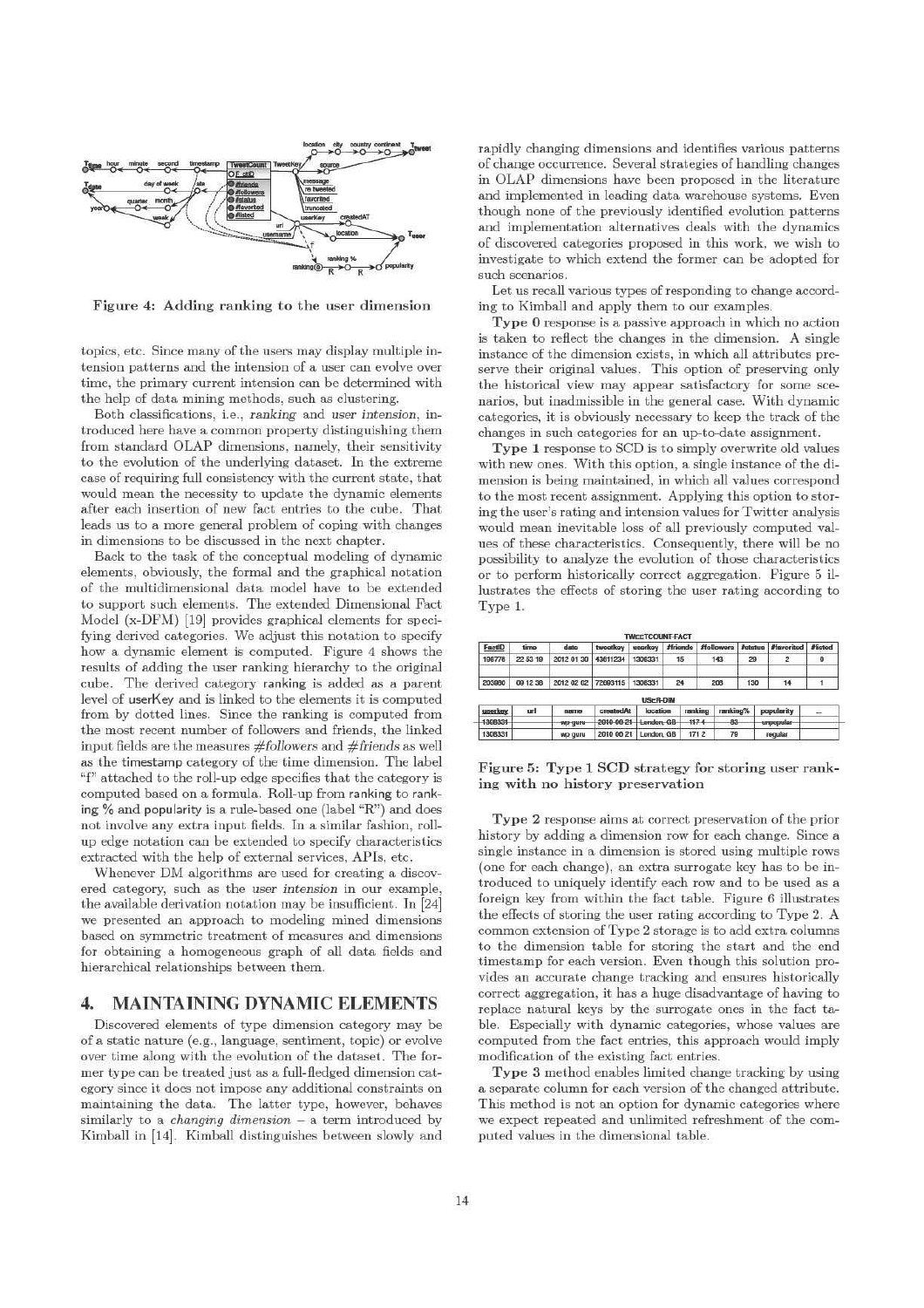| <b>TWEETCOUNT FACT</b> |          |            |      |          |  |            |  |            |                      |          |                |   |          |
|------------------------|----------|------------|------|----------|--|------------|--|------------|----------------------|----------|----------------|---|----------|
| FactID                 | time     | date       |      | tweetkev |  | userkev    |  | #friends   | #followers           | #status  | #favorited     |   | #listed  |
| 198<br>6               | 22 53 19 | 2012 01 30 |      | 43611234 |  | 1308331a   |  | 15         | 143                  | 29       | $\overline{2}$ | 0 |          |
|                        |          |            |      |          |  |            |  |            |                      |          |                |   |          |
| 203980                 | 09 12 38 | 2012 02 02 |      | 2693115  |  | 1308331b   |  | 24         | 208                  | 130      | 14             |   |          |
| <b>USER DIM</b>        |          |            |      |          |  |            |  |            |                      |          |                |   |          |
| origkey                | userkey  | url        | name |          |  | createdAt  |  | location   | ranking              | ranking% | popularity     |   | $\cdots$ |
| 1308331                | 1308331a |            |      | wp guru  |  | 2010 06 21 |  | London, GB | 11<br>$\overline{4}$ | 83       | unpopular      |   |          |
|                        |          |            |      |          |  |            |  |            |                      |          |                |   |          |

Figure 6: Type 2 SCD strategy for storing user ranking with history preservation

1308331 1308331b wp guru 2010 06 21 London, GB 1 1 2 9 regular

| <b>USER DIM</b>     |         |                          |         |            |            |                      |          |            |  |            |  |  |
|---------------------|---------|--------------------------|---------|------------|------------|----------------------|----------|------------|--|------------|--|--|
|                     | userkev | createdAt<br>url<br>name |         |            | location   | ranking              | ranking% | popularity |  |            |  |  |
|                     | 1308331 |                          | wp guru | 2010 06 21 | London, GB | 12                   | 9        | regular    |  |            |  |  |
| <b>USER HISTORY</b> |         |                          |         |            |            |                      |          |            |  |            |  |  |
|                     | userkev | url                      | name    | createdAt  | location   | ranking              | ranking% | popularity |  | created    |  |  |
|                     | 1308331 |                          | wp guru | 2010 06 21 | London, GB | 11<br>$\overline{4}$ | 83       | unpopular  |  | 2012 02 01 |  |  |

Figure 7: Type 4 SCD strategy for storing user ranking with current and previous states

Type 4 response appears much more promising for managing multiple versions of the dimension's instance. This approach keeps the current data in the dimension table and extracts older versions into one or several '*'history tables"*. Figure 7 shows the storage of user dimension with only the current state in the dimension table and the previous states in the historical table.

Finally, Type 6 is proposed as the hybrid of Types 1, 2, and 3. Just like Type 2, this solution also imposes the use of surrogate keys in the fact implementation.

Dynamic categories generated from the fact data through DM or other computations can be considered a special case of SCD, in which the changes occur with a certain regularity. The state of the dynamic category is guaranteed to be fully up-to-date, if it was computed from the most recent state of the underlying set of facts. However, it may be unaffordable to recompute the assignment each time new facts get inserted into the cube. Instead, interval-based or ondemand refreshment can be employed depending on the recency requirements and the prevailing change pattern. Back to our examples, user ranking is a rapidly evolving characteristic since the underlying counters of friends and followers change frequently at least for active users. As for user intension, this assignment is expected to be more stable as it is based on the prevailing usage patterns and clustering of similar behaviors.

Whatever refreshment strategy is used in a dimension with dynamic categories, Type 4 response to SCD has proven to offer an adequate solution for managing both the current version and all previous states of the dimension instance. No surrogate keys are necessary and no adjustments in the fact table implementation. The dimension's instance turns into a multi-versioned one, where a particular version can be retrieved by querying the timestamps of the instances.

Last not least, it appears crucial to normalize the dimension table according to the snowflake schema. In the existence of several dynamic categories or change patterns within a single dimension, storing all attributes and their assignments in the same dimensional table would lead to extreme redundancy and confusion. Decomposition into separated tables for each hierarchy level or at least each hierarchy path makes it possible to handle changes in that particular path using a dedicated history table.

### 4.1 OLAP Queries with multi-versioning

Adopting the Type 4 strategy to handling changes in the dimension generates a multi-versioned instance of any changing dimension. Availability of the current state as well as of each previously valid state makes it possible to perform historically correct aggregation by joining the fact entries with the matching versions of the dimension records. Besides, one can aggregate recent facts along a historical version of a dynamic characteristic or aggregate historical data along the current state of the changing category. Examples of queries containing a deliberate version mismatch are "retrieve the messages twitted in 2009 by the users who are popular now (and not in 2009!)", or "retrieve recent tweets containing the hashtags which were in top 20 in 2008".

If pre-aggregation is used for materializing the aggregates at different levels of grain, co-existence of multiple versions in a dimension does not cause problems because each fact entry has exactly one matching version of the dimension's record. Thereby, pre-aggregation produces historically correct values.

# 5. CONCLUSIONS

In this work we proposed to extract multidimensional datacubes for OLAP from semi-structured data sets and to extend the resulting model by including dynamic categories and hierarchies discovered from the data through DM methods and other computations. The discovered classifications reflect "hidden" relationships in the data set and thus represent new axes for exploring the measures in a cube.

As a non-conventional application for OLAP, we used the publicly available stream of the user-generated data provided by the Twitter platform. Tweeted messages streamed as semi-structured records o over 60 fields can be enriched with additionally extracted characteristics relevant for the analysis. We considered various sources of enriching the original set, from external services and APIs, to derivation from existing characteristics and application of knowledge discovery techniques.

We handled the process of adding discovered categories at the conceptual and logical level and investigated which approaches to implementing slowly changing dimensions are suitable for our scenario. The method of storing only the current state in the dimension table and extracting the previous versions into a history table proved to be the appropriate solution that ensures historically correct aggregation but also enables deliberate historically incorrect aggregation useful for investigating the data evolution itself.

Our approach was tested on the dataset of the Twitter's public stream with a focus on the metadata analysis. We presented examples of enriching the user dimension with computed and discovered properties. A multitude of other properties can be added to other dimensions in a similar fashion. In the future, we plan to extract additional properties from the content of the streamed messages, such as keywords, events and entities, sentiment, topics, embedded media, etc. to enable an in-depth analysis of the content generated within the given information chanel.

# 6. ACKNOWLEDGMENTS

This work was partially supported by DFG Research Training Group GK-1042 "Explorative Analysis and Visualization of Large Information Spaces", University of Konstanz.